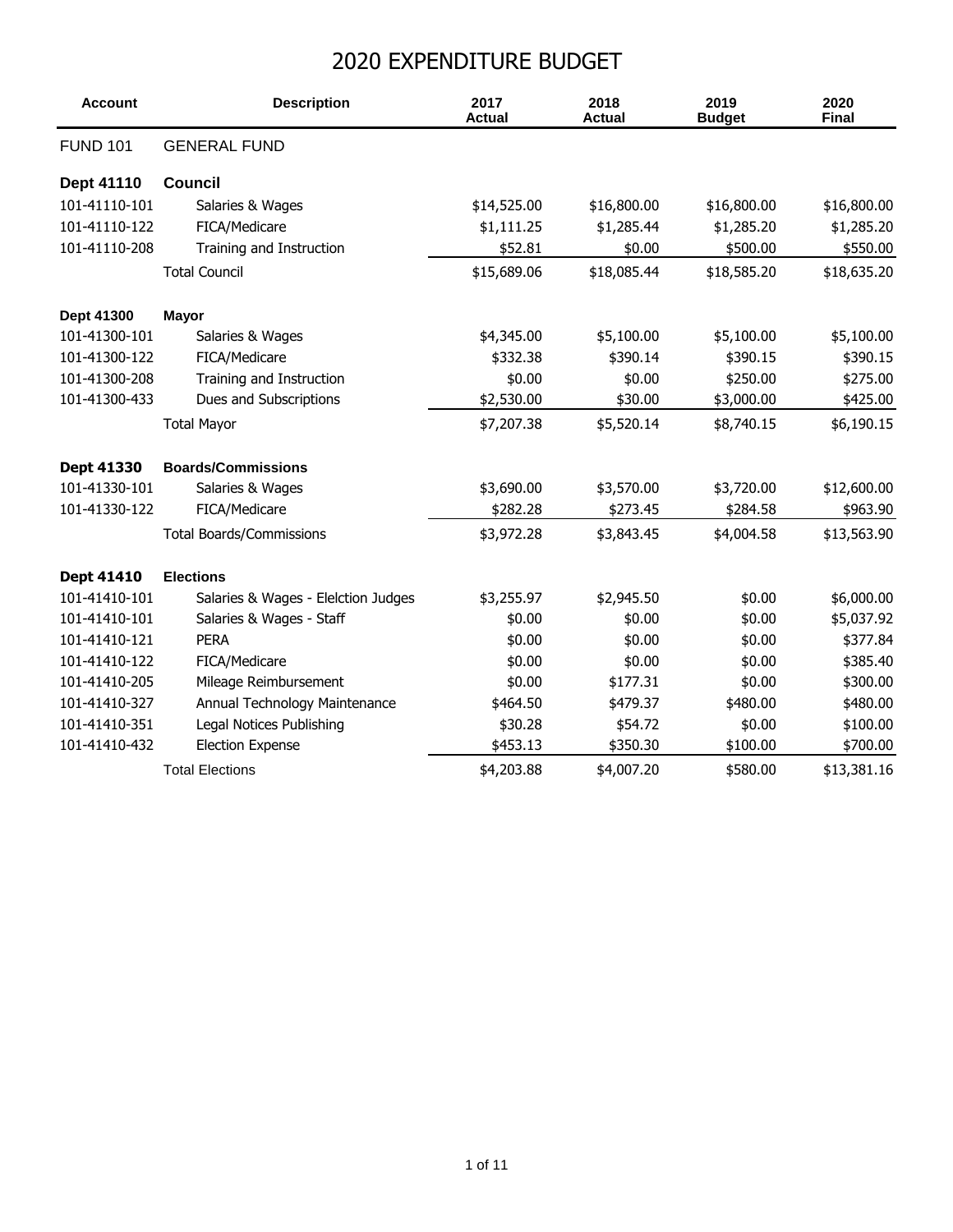| <b>Account</b>    | <b>Description</b>              | 2017<br><b>Actual</b> | 2018<br><b>Actual</b> | 2019<br><b>Budget</b> | 2020<br>Final |
|-------------------|---------------------------------|-----------------------|-----------------------|-----------------------|---------------|
| <b>Dept 41500</b> | Administration                  |                       |                       |                       |               |
| 101-41500-101     | Salaries & Wages                | \$121,661.35          | \$128,046.32          | \$135,843.50          | \$154,866.21  |
| 101-41500-121     | <b>PERA</b>                     | \$7,006.07            | \$9,193.37            | \$10,188.26           | \$11,614.97   |
| 101-41500-122     | FICA/Medicare                   | \$10,365.45           | \$10,114.54           | \$10,392.03           | \$11,847.27   |
| 101-41500-134     | ST/LT Disability Insurance      | \$2,970.48            | \$3,111.12            | \$3,200.00            | \$3,200.00    |
| 101-41500-150     | Worker s Comp                   | \$2,361.62            | \$3,153.32            | \$2,940.00            | \$1,750.00    |
| 101-41500-160     | Health/Dental Insurance         | \$44,569.64           | \$52,030.29           | \$61,080.00           | \$65,880.00   |
| 101-41500-185     | Unemployment Compensation       | \$1,123.00            | \$0.00                | \$2,000.00            | \$2,000.00    |
| 101-41500-200     | <b>Office Supplies</b>          | \$3,592.02            | \$3,546.67            | \$5,000.00            | \$5,000.00    |
| 101-41500-205     | Mileage Reimbursement           | \$2,824.46            | \$2,724.85            | \$3,000.00            | \$3,000.00    |
| 101-41500-208     | Training and Instruction        | \$1,660.19            | \$849.74              | \$3,000.00            | \$3,000.00    |
| 101-41500-217     | <b>Education Reimbursement</b>  | \$0.00                | \$0.00                | \$0.00                | \$0.00        |
| 101-41500-300     | Professional Srvs               | \$1,907.44            | \$149.65              | \$1,000.00            | \$1,000.00    |
| 101-41500-301     | Auditing/Acctg Services         | \$12,763.98           | \$5,980.43            | \$6,600.00            | \$7,500.00    |
| 101-41500-302     | <b>Assessor Fees</b>            | \$14,395.72           | \$14,471.07           | \$15,500.00           | \$15,500.00   |
| 101-41500-303     | <b>Engineering Fees</b>         | \$24,022.95           | \$19,111.70           | \$10,000.00           | \$10,000.00   |
| 101-41500-304     | Legal Fees                      | \$18,577.50           | \$25,349.00           | \$30,000.00           | \$180,000.00  |
| 101-41500-308     | <b>Consultant Fees</b>          | \$23,499.50           | \$14,834.95           | \$5,000.00            | \$5,000.00    |
| 101-41500-311     | <b>Safety Training Services</b> | \$0.00                | \$66.66               | \$80.00               | \$160.00      |
| 101-41500-321     | Telephone                       | \$4,971.73            | \$5,296.67            | \$6,000.00            | \$2,000.00    |
| 101-41500-322     | Postage                         | \$498.79              | \$638.26              | \$1,120.00            | \$980.00      |
| 101-41500-324     | Messenger Service               | \$0.00                | \$71.41               | \$0.00                | \$0.00        |
| 101-41500-327     | Annual Technology Maintenance   | \$4,345.00            | \$4,430.00            | \$4,400.00            | \$4,500.00    |
| 101-41500-350     | Print/Binding                   | \$5,451.89            | \$4,034.37            | \$5,500.00            | \$5,000.00    |
| 101-41500-351     | Legal Notices Publishing        | \$1,783.35            | \$794.81              | \$1,800.00            | \$1,800.00    |
| 101-41500-352     | <b>General Notices</b>          | \$477.35              | \$0.00                | \$600.00              | \$600.00      |
| 101-41500-353     | <b>Ordinance Publication</b>    | \$527.77              | \$232.56              | \$1,000.00            | \$1,000.00    |
| 101-41500-361     | General Liability Ins           | \$21,518.00           | \$16,951.00           | \$20,000.00           | \$18,000.00   |
| 101-41500-381     | <b>Electric Utilities</b>       | \$4,538.19            | \$4,110.71            | \$4,500.00            | \$4,200.00    |
| 101-41500-382     | <b>Water/Sewer Utilities</b>    | \$770.51              | \$693.07              | \$1,200.00            | \$1,200.00    |
| 101-41500-383     | Gas Utilities                   | \$1,922.12            | \$2,576.79            | \$2,000.00            | \$2,000.00    |
| 101-41500-384     | Refuse/Garbage Disposal         | \$716.19              | \$756.21              | \$800.00              | \$800.00      |
| 101-41500-385     | <b>Building Security</b>        | \$401.40              | \$505.90              | \$3,000.00            | \$4,200.00    |
| 101-41500-400     | General Maintenance             | \$2,609.09            | \$4,207.95            | \$8,000.00            | \$8,000.00    |
| 101-41500-401     | Repair Buildings                | \$1,650.81            | \$2,539.18            | \$4,000.00            | \$2,000.00    |
| 101-41500-404     | Repair Machinery/Equipment      | \$67.49               | \$83.95               | \$1,000.00            | \$1,000.00    |
| 101-41500-410     | Sirens/Flags                    | \$533.15              | \$736.50              | \$750.00              | \$750.00      |
| 101-41500-411     | Culligan                        | \$419.59              | \$386.21              | \$450.00              | \$450.00      |
| 101-41500-430     | Miscellaneous                   | \$855.39              | \$1,342.68            | \$1,000.00            | \$1,000.00    |
| 101-41500-433     | Dues and Subscriptions          | \$3,543.00            | \$4,391.00            | \$4,000.00            | \$4,000.00    |
| 101-41500-438     | Real Estate Taxes               | \$293.82              | \$293.81              | \$500.00              | \$500.00      |
| 101-41500-439     | County/State Charges            | \$0.00                | \$125.00              | \$150.00              | \$150.00      |
| 101-41500-440     | <b>Bank Charges</b>             | \$2,600.86            | \$2,781.77            | \$3,000.00            | \$3,000.00    |
| 101-41500-490     | Subcontracted Services          | \$5,249.65            | \$5,029.20            | \$5,500.00            | \$5,500.00    |
|                   | <b>Total Administration</b>     | \$359,046.51          | \$355,742.69          | \$385,093.79          | \$553,948.44  |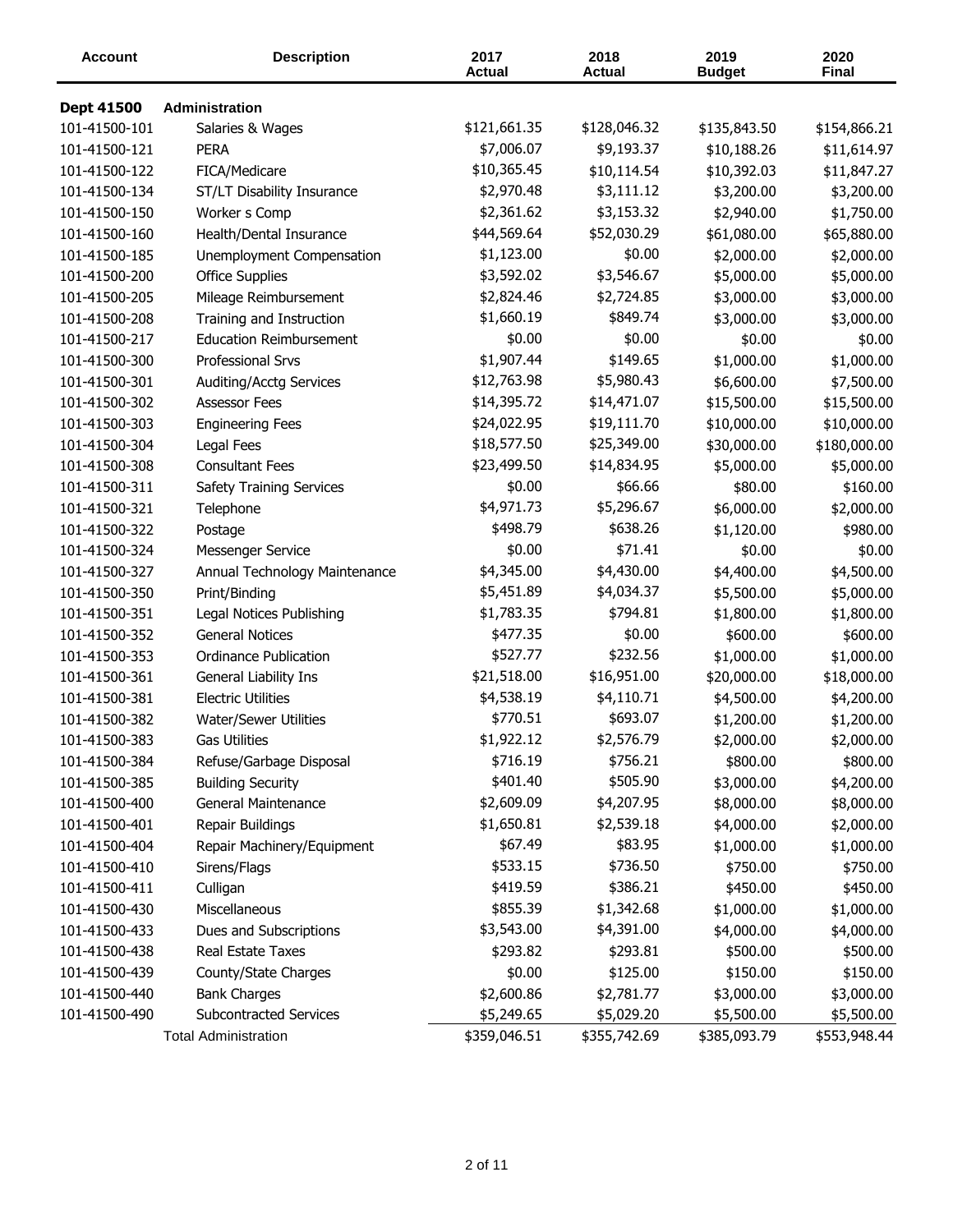| Account       | <b>Description</b>            | 2017<br><b>Actual</b> | 2018<br><b>Actual</b> | 2019<br><b>Budget</b> | 2020<br><b>Final</b> |
|---------------|-------------------------------|-----------------------|-----------------------|-----------------------|----------------------|
|               |                               |                       |                       |                       |                      |
| Dept 41900    | <b>IT Services</b>            |                       |                       |                       |                      |
| 101-41900-230 | <b>Contracted Services</b>    | \$0.00                | \$6,909.20            | \$7,700.00            | \$8,652.35           |
| 101-41900-329 | Anoka County fiber optic      | \$0.00                | \$450.00              | \$2,520.00            | \$900.00             |
|               | <b>Total IT</b>               | \$0.00                | \$7,359.20            | \$10,220.00           | \$9,552.35           |
| Dept 42110    | <b>Police</b>                 |                       |                       |                       |                      |
| 101-42110-230 | <b>Contracted Services</b>    | \$734,200.92          | \$720,831.00          | \$698,862.00          | \$693,778.00         |
| 101-42110-304 | Legal Fees                    | \$90,000.00           | \$82,421.00           | \$100,000.00          | \$100,000.00         |
|               | <b>Total Police</b>           | \$824,200.92          | \$803,252.00          | \$798,862.00          | \$793,778.00         |
| Dept 42260    | <b>Fire Department</b>        |                       |                       |                       |                      |
| 101-42260-101 | Salaries & Wages              | \$15,770.43           | \$16,466.44           | \$18,440.43           | \$25,488.46          |
| 101-42260-103 | Firemen Wages                 | \$70,626.14           | \$73,309.70           | \$80,000.00           | \$85,000.00          |
| 101-42260-121 | <b>PERA</b>                   | \$1,124.60            | \$1,192.24            | \$1,383.03            | \$1,911.63           |
| 101-42260-122 | FICA/Medicare                 | \$6,560.03            | \$6,821.48            | \$7,530.69            | \$8,452.37           |
| 101-42260-150 | Worker s Comp                 | \$4,728.63            | \$6,266.98            | \$5,460.00            | \$3,250.00           |
| 101-42260-165 | Life Insurance                | \$152.00              | \$141.00              | \$200.00              | \$200.00             |
| 101-42260-180 | <b>City Contribution FRA</b>  | \$16,422.00           | \$11,644.00           | \$18,000.00           | \$20,646.00          |
| 101-42260-200 | <b>Office Supplies</b>        | \$68.50               | \$32.73               | \$200.00              | \$200.00             |
| 101-42260-207 | Physical & Fit Training       | \$2,004.00            | \$1,649.00            | \$8,000.00            | \$6,000.00           |
| 101-42260-208 | Training and Instruction      | \$16,928.39           | \$14,939.84           | \$20,000.00           | \$23,000.00          |
| 101-42260-210 | <b>Operating Supplies</b>     | \$3,343.52            | \$2,463.37            | \$2,500.00            | \$2,500.00           |
| 101-42260-212 | Gas & Oil                     | \$1,347.34            | \$1,261.55            | \$2,000.00            | \$2,000.00           |
| 101-42260-214 | <b>Fire Uniforms</b>          | \$2,717.25            | \$2,230.74            | \$2,000.00            | \$2,200.00           |
| 101-42260-215 | Shop Supplies                 | \$0.00                | \$49.05               | \$600.00              | \$500.00             |
| 101-42260-218 | Medical/First Aid Supplies    | \$765.23              | \$1,157.84            | \$1,200.00            | \$1,200.00           |
| 101-42260-219 | <b>Fire Prevention</b>        | \$146.53              | \$992.63              | \$1,500.00            | \$1,500.00           |
| 101-42260-229 | Turn Out Gear                 | \$6,056.13            | \$3,054.92            | \$4,000.00            | \$4,000.00           |
| 101-42260-230 | <b>IT Services</b>            | \$0.00                | \$1,959.20            | \$2,200.00            | \$2,472.10           |
| 101-42260-304 | Legal Fees                    | \$225.00              | \$300.00              | \$400.00              | \$400.00             |
| 101-42260-321 | Telephone                     | \$0.00                | \$0.00                | \$1,300.00            | \$500.00             |
| 101-42260-322 | Postage                       | \$134.63              | \$28.34               | \$240.00              | \$210.00             |
| 101-42260-323 | Radio Units/User Fees         | \$1,667.70            | \$1,274.92            | \$1,200.00            | \$1,300.00           |
| 101-42260-327 | Annual Technology Maintenance | \$818.00              | \$1,603.00            | \$1,600.00            | \$1,700.00           |
| 101-42260-329 | Cable/Internet                | \$726.61              | \$89.50               | \$0.00                | \$900.00             |
| 101-42260-361 | General Liability Ins         | \$3,097.00            | \$1,883.00            | \$4,000.00            | \$4,000.00           |
| 101-42260-381 | <b>Electric Utilities</b>     | \$1,616.67            | \$1,929.41            | \$2,000.00            | \$2,000.00           |
| 101-42260-382 | <b>Water/Sewer Utilities</b>  | \$339.97              | \$257.75              | \$500.00              | \$500.00             |
| 101-42260-383 | <b>Gas Utilities</b>          | \$2,025.98            | \$2,098.35            | \$4,000.00            | \$3,500.00           |
| 101-42260-400 | <b>General Maintenance</b>    | \$1,555.55            | \$2,776.58            | \$3,500.00            | \$3,500.00           |
| 101-42260-401 | Repair Buildings              | \$0.00                | \$0.00                | \$1,500.00            | \$1,500.00           |
| 101-42260-404 | Repair Machinery/Equipment    | \$6,098.77            | \$12,947.59           | \$13,000.00           | \$15,500.00          |
| 101-42260-411 | Culligan                      | \$419.59              | \$386.18              | \$400.00              | \$450.00             |
| 101-42260-430 | Miscellaneous                 | \$1,465.55            | \$1,849.45            | \$1,500.00            | \$1,500.00           |
| 101-42260-433 | Dues and Subscriptions        | \$1,316.00            | \$1,316.00            | \$1,400.00            | \$1,500.00           |
|               | <b>Total Fire Dept</b>        | \$170,267.74          | \$174,372.78          | \$211,754.16          | \$229,480.56         |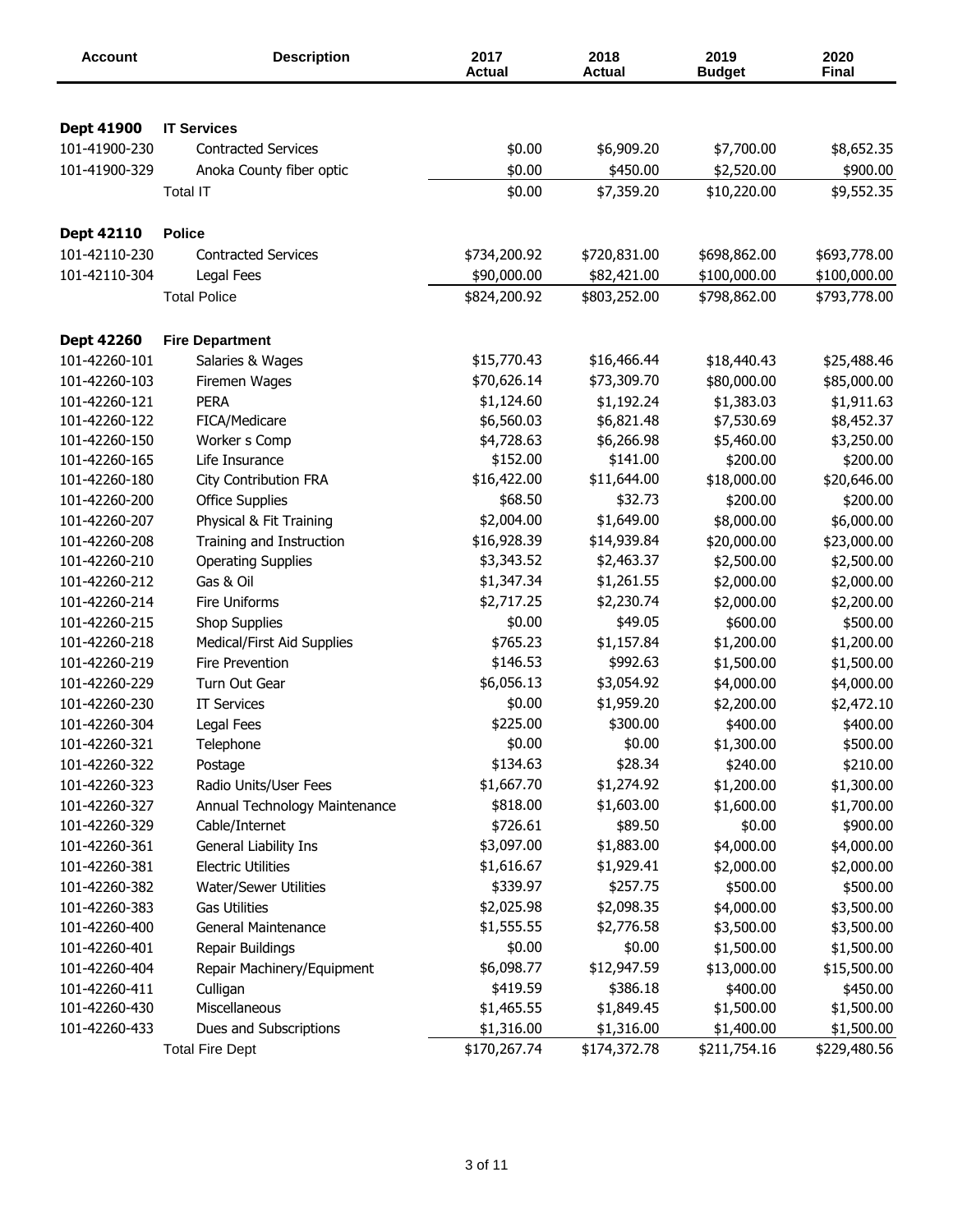| <b>Account</b>                 | <b>Description</b>                                     | 2017<br><b>Actual</b> | 2018<br><b>Actual</b> | 2019<br><b>Budget</b> | 2020<br>Final |
|--------------------------------|--------------------------------------------------------|-----------------------|-----------------------|-----------------------|---------------|
| <b>Dept 42400</b>              | <b>Building Inspection</b>                             |                       |                       |                       |               |
| 101-42400-100                  | <b>Building Inspections</b>                            | \$64,463.73           |                       |                       |               |
|                                |                                                        |                       | \$354,213.74          | \$70,000.00           | \$70,000.00   |
| 101-42400-327                  | Annual Technology Maintenance                          | \$2,090.00            | \$2,090.00            | \$4,000.00            | \$3,000.00    |
|                                | <b>Total Building Inspection</b>                       | \$66,553.73           | \$356,303.74          | \$74,000.00           | \$73,000.00   |
| Dept 42700                     | <b>Animal Control</b>                                  |                       |                       |                       |               |
| 101-42700-230                  | <b>Contracted Services</b>                             | \$0.00                | \$296.06              | \$300.00              | \$500.00      |
|                                | <b>Total Animal Control</b>                            | \$0.00                | \$296.06              | \$300.00              | \$500.00      |
| Dept 43100                     | <b>Streets</b>                                         |                       |                       |                       |               |
| 101-43100-101                  | Salaries & Wages                                       | \$51,570.92           | \$59,877.74           | \$55,683.54           | \$55,279.87   |
| 101-43100-104                  | <b>Temporary Employees</b>                             | \$5,236.95            | \$2,622.75            | \$3,120.00            | \$3,135.60    |
| 101-43100-121                  | <b>PERA</b>                                            | \$3,988.38            | \$4,399.39            | \$4,176.27            | \$4,145.99    |
| 101-43100-122                  | FICA/Medicare                                          | \$4,217.25            | \$4,627.27            | \$4,498.47            | \$4,468.78    |
| 101-43100-134                  | ST/LT Disability Insurance                             | \$960.84              | \$1,004.88            | \$1,055.25            | \$1,055.25    |
| 101-43100-150                  | Worker s Comp                                          | \$9,311.07            | \$12,139.52           | \$10,920.00           | \$6,500.00    |
| 101-43100-160                  | Health/Dental Insurance                                | \$18,405.60           | \$19,465.20           | \$19,404.00           | \$19,764.00   |
| 101-43100-175                  | Clothing Allowance                                     | \$160.00              | \$160.00              | \$160.00              | \$165.00      |
| 101-43100-208                  | Training and Instruction                               | \$760.00              | \$0.00                | \$300.00              | \$300.00      |
| 101-43100-210                  | <b>Operating Supplies</b>                              | \$3,176.13            | \$3,733.90            | \$3,000.00            | \$4,000.00    |
| 101-43100-212                  | Gas & Oil                                              | \$1,260.08            | \$2,851.92            | \$2,400.00            | \$3,200.00    |
| 101-43100-213                  | Uniforms                                               | \$0.00                | \$400.00              | \$160.00              | \$165.00      |
| 101-43100-217                  | <b>Education Reimbursement</b>                         | \$0.00                | \$0.00                | \$0.00                | \$0.00        |
| 101-43100-218                  | Medical/First Aid Supplies                             | \$0.00                | \$0.00                | \$100.00              | \$100.00      |
| 101-43100-221                  | <b>Equipment Parts</b>                                 | \$377.36              | \$35.03               | \$1,200.00            | \$1,200.00    |
| 101-43100-222                  | Tires                                                  | \$123.74              | \$0.00                | \$1,000.00            | \$1,000.00    |
| 101-43100-224                  | <b>Street Maint Materials</b>                          | \$632.47              | \$1,951.11            | \$3,000.00            | \$2,500.00    |
| 101-43100-225                  | General Street Maintenance                             | \$0.00                | \$0.00                | \$5,000.00            | \$20,000.00   |
| 101-43100-226                  | <b>Street Signs</b>                                    | \$4,471.70            | \$0.00                | \$800.00              | \$800.00      |
| 101-43100-230                  | <b>IT Services</b>                                     | \$0.00                | \$1,959.20            | \$2,200.00            | \$2,472.10    |
| 101-43100-231                  | <b>Snow Removal Materials</b>                          | \$3,445.28            | \$9,248.50            |                       | \$8,000.00    |
| 101-43100-232                  |                                                        |                       |                       | \$7,500.00            |               |
|                                | <b>Street Sweeping</b>                                 | \$9,405.00            | \$7,980.00            | \$8,000.00            | \$8,500.00    |
| 101-43100-240<br>101-43100-303 | Small Tools and Minor Equip<br><b>Engineering Fees</b> | \$2,007.75            | \$1,725.77            | \$5,000.00            | \$2,500.00    |
| 101-43100-311                  |                                                        | \$0.00                | \$0.00                | \$500.00              | \$800.00      |
|                                | <b>Safety Training Services</b>                        | \$0.00                | \$266.67              | \$320.00              | \$320.00      |
| 101-43100-321                  | Telephone                                              | \$440.67              | \$710.23<br>\$0.00    | \$600.00              | \$600.00      |
| 101-43100-323                  | Radio Units/User Fees                                  | \$0.00                |                       | \$0.00                | \$100.00      |
| 101-43100-329                  | Cable/Internet                                         | \$400.14              | \$0.00                | \$0.00                | \$540.00      |
| 101-43100-361                  | General Liability Ins                                  | \$4,633.20            | \$4,631.40            | \$5,000.00            | \$5,000.00    |
| 101-43100-381                  | <b>Electric Utilities</b>                              | \$3,755.61            | \$4,051.77            | \$4,000.00            | \$4,000.00    |
| 101-43100-382                  | <b>Water/Sewer Utilities</b>                           | \$51.86               | \$63.51               | \$120.00              | \$130.00      |
| 101-43100-383                  | <b>Gas Utilities</b>                                   | \$767.88              | \$919.79              | \$1,000.00            | \$1,300.00    |
| 101-43100-384                  | Refuse/Garbage Disposal                                | \$385.41              | \$414.41              | \$500.00              | \$500.00      |
| 101-43100-386                  | <b>Street Lights</b>                                   | \$10,756.23           | \$9,977.04            | \$13,000.00           | \$12,000.00   |
| 101-43100-400                  | General Maintenance                                    | \$70.25               | \$1,794.47            | \$1,000.00            | \$1,000.00    |
| 101-43100-401                  | Repair Buildings                                       | \$157.25              | \$2,451.68            | \$5,000.00            | \$2,500.00    |
| 101-43100-404                  | Repair Machinery/Equipment                             | \$3,814.31            | \$4,481.55            | \$10,000.00           | \$7,500.00    |
| 101-43100-416                  | <b>Equipment Rentals</b>                               | \$54.00               | \$459.18              | \$500.00              | \$500.00      |
| 101-43100-430                  | Miscellaneous                                          | \$396.03              | \$189.38              | \$500.00              | \$500.00      |
|                                | <b>Total Streets</b>                                   | \$145,193.36          | \$164,593.26          | \$180,717.53          | \$186,541.59  |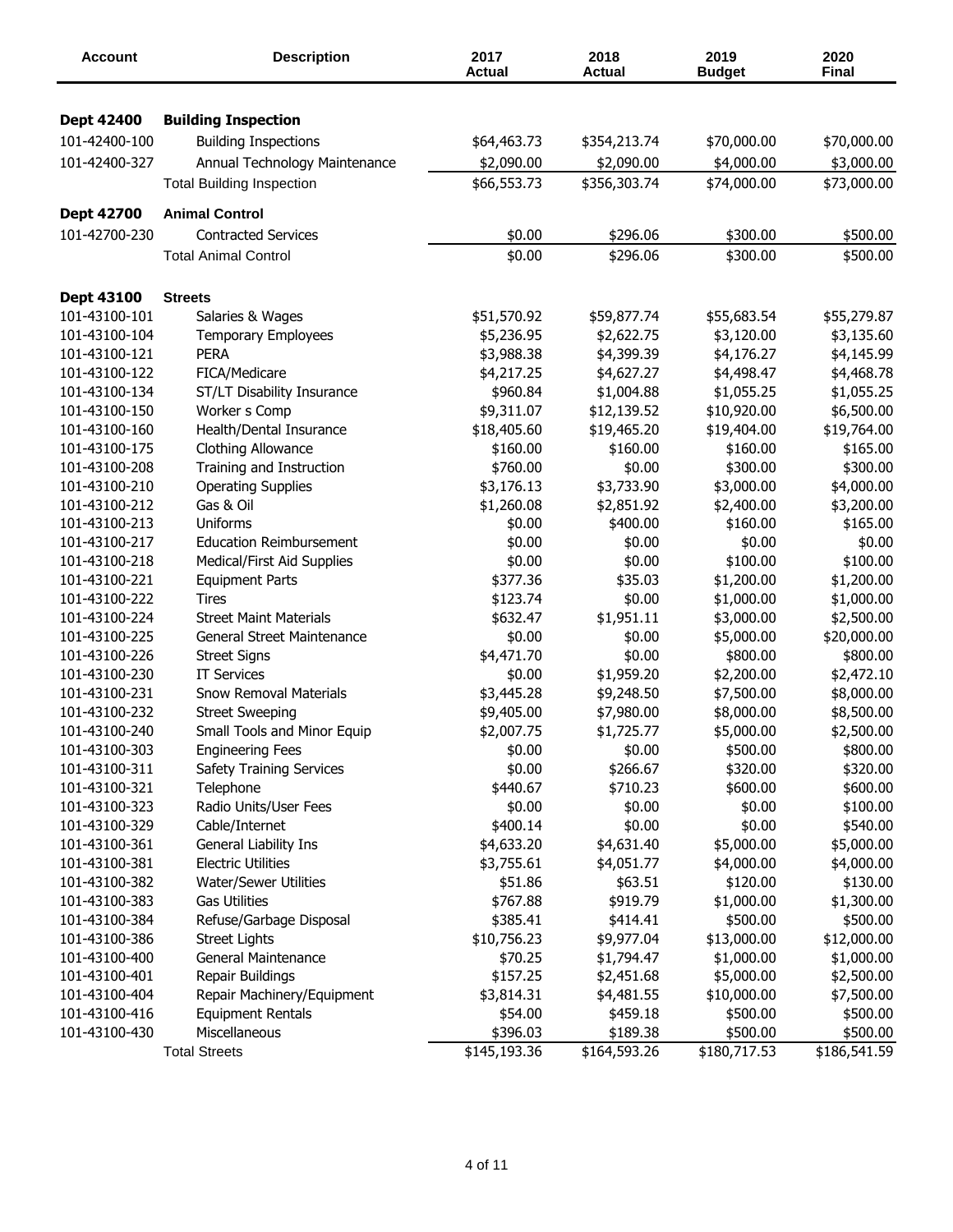| <b>Account</b>              | <b>Description</b>                    | 2017<br><b>Actual</b> | 2018<br><b>Actual</b> | 2019<br><b>Budget</b> | 2020<br><b>Final</b> |
|-----------------------------|---------------------------------------|-----------------------|-----------------------|-----------------------|----------------------|
|                             |                                       |                       |                       |                       |                      |
| Dept 43500<br>101-43500-101 | <b>Recycling</b><br>Salaries & Wages  | \$14,022.34           | \$14,269.54           | \$12,286.72           | \$12,594.79          |
| 101-43500-121               | <b>PERA</b>                           | \$1,013.26            | \$1,047.91            | \$921.50              | \$944.61             |
| 101-43500-122               | FICA/Medicare                         | \$1,069.76            | \$1,088.47            | \$939.93              | \$963.50             |
| 101-43500-203               |                                       | \$2,105.09            | \$1,912.56            |                       | \$2,000.00           |
| 101-43500-205               | Printing                              | \$0.00                | \$0.00                | \$1,500.00<br>\$0.00  | \$200.00             |
| 101-43500-230               | Mileage<br><b>Contracted Services</b> | \$7,471.67            | \$9,512.25            | \$9,000.00            |                      |
| 101-43500-322               |                                       | \$1,586.24            | \$1,391.42            |                       | \$13,000.00          |
|                             | Postage<br>Miscellaneous              |                       |                       | \$2,000.00            | \$1,750.00           |
| 101-43500-430               |                                       | \$363.31              | \$280.64              | \$600.00              | \$600.00             |
|                             | <b>Total Recycling</b>                | \$27,631.67           | \$29,502.79           | \$27,248.16           | \$32,052.90          |
| <b>Dept 45200</b>           | <b>Parks</b>                          |                       |                       |                       |                      |
| 101-45200-101               | Salaries & Wages                      | \$34,380.60           | \$39,918.44           | \$37,122.36           | \$36,853.25          |
| 101-45200-104               | <b>Temporary Employees</b>            | \$3,491.30            | \$1,748.50            | \$2,080.00            | \$2,090.40           |
| 101-45200-121               | <b>PERA</b>                           | \$2,662.88            | \$2,932.70            | \$2,784.18            | \$2,763.99           |
| 101-45200-122               | FICA/Medicare                         | \$2,815.53            | \$3,092.77            | \$2,998.98            | \$2,979.19           |
| 101-45200-134               | ST/LT Disability Insurance            | \$640.56              | \$669.96              | \$703.50              | \$703.50             |
| 101-45200-150               | Worker s Comp                         | \$3,635.12            | \$4,806.45            | \$4,200.00            | \$2,750.00           |
| 101-45200-160               | Health/Dental Insurance               | \$12,270.58           | \$12,976.82           | \$12,936.00           | \$13,176.00          |
| 101-45200-175               | Clothing Allowance                    | \$160.00              | \$160.00              | \$160.00              | \$165.00             |
| 101-45200-208               | Training and Instruction              | \$972.07              | \$0.00                | \$200.00              | \$200.00             |
| 101-45200-210               | <b>Operating Supplies</b>             | \$2,631.28            | \$355.14              | \$3,000.00            | \$2,000.00           |
| 101-45200-212               | Gas & Oil                             | \$2,548.47            | \$2,349.03            | \$2,400.00            | \$2,200.00           |
| 101-45200-213               | Uniforms                              | \$0.00                | \$400.00              | \$160.00              | \$165.00             |
| 101-45200-216               | Chemicals/Fertilizer                  | \$0.00                | \$33.94               | \$1,000.00            | \$1,000.00           |
| 101-45200-221               | <b>Equipment Parts</b>                | \$123.74              | \$251.91              | \$300.00              | \$300.00             |
| 101-45200-222               | Tires                                 | \$301.24              | \$219.56              | \$500.00              | \$500.00             |
| 101-45200-230               | <b>IT Services</b>                    | \$0.00                | \$1,959.20            | \$2,200.00            | \$2,472.10           |
| 101-45200-240               | Small Tools and Minor Equip           | \$619.17              | \$498.56              | \$1,000.00            | \$1,000.00           |
| 101-45200-303               | <b>Engineering Fees</b>               | \$0.00                | \$0.00                | \$0.00                | \$0.00               |
| 101-45200-311               | <b>Safety Training Services</b>       | \$0.00                | \$266.67              | \$320.00              | \$320.00             |
| 101-45200-321               | Telephone                             | \$440.67              | \$710.25              | \$600.00              | \$600.00             |
| 101-45200-329               | Cable/Internet                        | \$266.77              | \$0.00                | \$0.00                | \$360.00             |
| 101-45200-361               | General Liability Ins                 | \$5,310.80            | \$5,375.60            | \$5,400.00            | \$5,400.00           |
| 101-45200-381               | <b>Electric Utilities</b>             | \$6,651.28            | \$6,296.63            | \$4,500.00            | \$6,000.00           |
| 101-45200-382               | <b>Water/Sewer Utilities</b>          | \$525.89              | \$724.00              | \$300.00              | \$700.00             |
| 101-45200-383               | <b>Gas Utilities</b>                  | \$742.79              | \$913.19              | \$1,000.00            | \$1,000.00           |
| 101-45200-384               | Refuse/Garbage Disposal               | \$385.41              | \$414.41              | \$500.00              | \$500.00             |
| 101-45200-400               | General Maintenance                   | \$3,058.04            | \$1,590.49            | \$3,500.00            | \$3,500.00           |
| 101-45200-401               | Repair Buildings                      | \$2,736.77            | \$1,995.75            | \$2,000.00            | \$2,000.00           |
| 101-45200-402               | Vandalism Repairs                     | \$0.00                | \$0.00                | \$500.00              | \$500.00             |
| 101-45200-404               | Repair Machinery/Equipment            | \$2,569.54            | \$1,429.28            | \$3,500.00            | \$3,500.00           |
| 101-45200-416               | <b>Equipment Rentals</b>              | \$148.90              | \$0.00                | \$500.00              | \$500.00             |
| 101-45200-418               | <b>Other Rentals</b>                  | \$494.50              | \$575.00              | \$500.00              | \$500.00             |
| 101-45200-430               | Miscellaneous                         | \$340.00              | \$45.00               | \$300.00              | \$300.00             |
|                             | <b>Total Parks</b>                    | \$90,923.90           | \$92,709.25           | \$97,165.02           | \$96,998.43          |
|                             |                                       |                       | \$92,709.25           |                       |                      |
|                             |                                       |                       |                       |                       |                      |

TOTAL FUND 101 GENERAL FUND \$1,714,890.43 \$2,015,588.00 \$1,817,270.58 \$2,027,622.69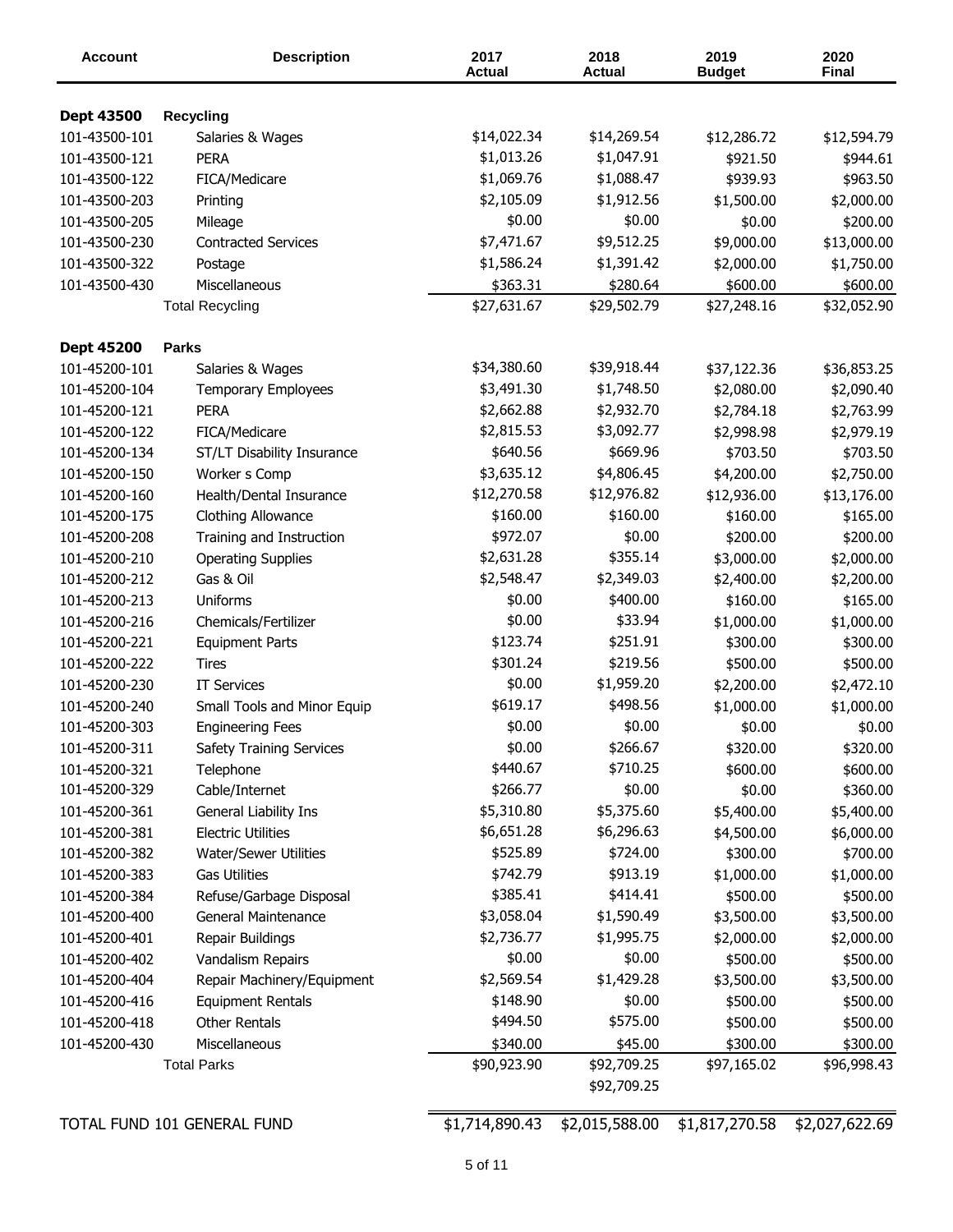| <b>Account</b>  | <b>Description</b>              | 2017<br><b>Actual</b> | 2018<br><b>Actual</b> | 2019<br><b>Budget</b> | 2020<br><b>Final</b> |
|-----------------|---------------------------------|-----------------------|-----------------------|-----------------------|----------------------|
| <b>FUND 220</b> | LOVELL BUILDING                 |                       |                       |                       |                      |
| Dept 41500      | Administration                  | \$79,595.36           | \$305,166.87          | \$85,815.95           | \$0.00               |
| Dept 46000      | Cleaning                        | \$12,947.70           | \$10,310.53           | \$0.00                | \$0.00               |
| Dept 47000      | Repairs/Maintenance             | \$6,538.60            | \$3,040.45            | \$0.00                | \$0.00               |
| Dept 47500      | <b>Utilities</b>                | \$47,973.58           | \$47,632.89           | \$0.00                | \$0.00               |
| Dept 48000      | Grounds/Security                | \$354.82              | \$1,175.20            | \$0.00                | \$0.00               |
| 220-49000-700   | <b>Transfer to Other Funds</b>  | \$0.00                | \$0.00                | \$0.00                | \$150,000.00         |
|                 | TOTAL FUND 220 LOVELL BUILDING  | \$147,410.06          | \$367,325.94          | \$85,815.95           | \$150,000.00         |
|                 |                                 |                       |                       |                       |                      |
| <b>FUND 310</b> | <b>CAPITAL PROJECTS</b>         |                       |                       |                       |                      |
| Dept 41500      | Administration                  |                       |                       |                       |                      |
| 310-00000-500   | Capital Expenditures            | \$0.00                | \$0.00                | \$0.00                | \$16,000.00          |
| 310-41500-520   | <b>Buildings and Structures</b> | \$0.00                | \$0.00                | \$70,000.00           | \$0.00               |
| 310-41500-530   | Improvements Other Than Bldgs   | \$5,585.00            | \$5,585.00            | \$0.00                | \$0.00               |
| 310-41500-540   | Heavy Machinery                 | \$0.00                | \$0.00                | \$0.00                | \$0.00               |
| 310-41500-570   | Office Equip and Furnishings    | \$10,489.38           | \$10,489.38           | \$16,000.00           | \$0.00               |
| 310-41500-580   | Other Equipment                 | \$0.00                | \$0.00                | \$0.00                | \$0.00               |
|                 | <b>Total Administration</b>     | \$16,074.38           | \$16,074.38           | \$86,000.00           | \$16,000.00          |
| Dept 42260      | <b>Fire Department</b>          |                       |                       |                       |                      |
| 310-42260-500   | Capital Expenditures            | \$234,327.07          | \$234,327.07          | \$40,000.00           | \$20,000.00          |
| 310-42260-520   | <b>Buildings and Structures</b> | \$0.00                | \$0.00                | \$0.00                | \$0.00               |
| 310-42260-570   | Office Equip and Furn.          |                       | \$0.00                | \$0.00                | \$0.00               |
| 310-42260-580   | Other Equipment                 | \$0.00                | \$0.00                | \$10,000.00           | \$0.00               |
|                 | <b>Total Fire Department</b>    | \$234,327.07          | \$234,327.07          | \$50,000.00           | \$20,000.00          |
| Dept 43100      | <b>Streets</b>                  |                       |                       |                       |                      |
| 310-43100-500   | Capital Expenditures            | \$0.00                | \$0.00                | \$36,500.00           | \$0.00               |
| 310-43100-520   | <b>Buildings and Structures</b> | \$0.00                | \$0.00                | \$150,000.00          | \$50,000.00          |
| 310-43100-530   | Improvements Other Than Bldgs   | \$0.00                | \$0.00                | \$0.00                | \$0.00               |
| 310-43100-540   | Heavy Machinery                 | \$0.00                | \$0.00                | \$0.00                | \$0.00               |
| 310-43100-550   | Motor Vehicles                  | \$0.00                | \$0.00                | \$0.00                | \$0.00               |
| 310-43100-580   | Other Equipment                 | \$0.00                | \$0.00                | \$0.00                | \$18,000.00          |
|                 | <b>Total Streets</b>            | \$0.00                | \$0.00                | \$186,500.00          |                      |
|                 |                                 |                       |                       |                       | \$68,000.00          |
| Dept 45200      | Parks                           |                       |                       |                       |                      |
| 310-45200-500   | Capital Expenditures            | \$26,575.16           | \$0.00                | \$5,000.00            | \$0.00               |
| 310-45200-520   | <b>Buildings and Structures</b> | \$0.00                | \$0.00                | \$0.00                | \$15,000.00          |
| 310-45200-530   | Improvements Other Than Bldgs   | \$0.00                | \$0.00                | \$0.00                | \$20,000.00          |
| 310-45200-580   | Other Equipment                 | \$0.00                | \$0.00                | \$0.00                | \$18,000.00          |
|                 | <b>Total Parks</b>              | \$26,575.16           | \$0.00                | \$5,000.00            | \$53,000.00          |
| 310-49000-700   | Transfers to Other Funds        | \$5,000.00            | \$0.00                | \$25,000.00           | \$94,400.00          |
| 310-49000-709   | <b>Interfund Transfer</b>       | \$0.00                | \$0.00                | \$0.00                | \$0.00               |
|                 |                                 | \$5,000.00            | \$0.00                | \$25,000.00           | \$94,400.00          |
|                 | TOTAL FUND 310 CAPITAL PROJECTS | \$281,976.61          | \$250,401.45          | \$352,500.00          | \$251,400.00         |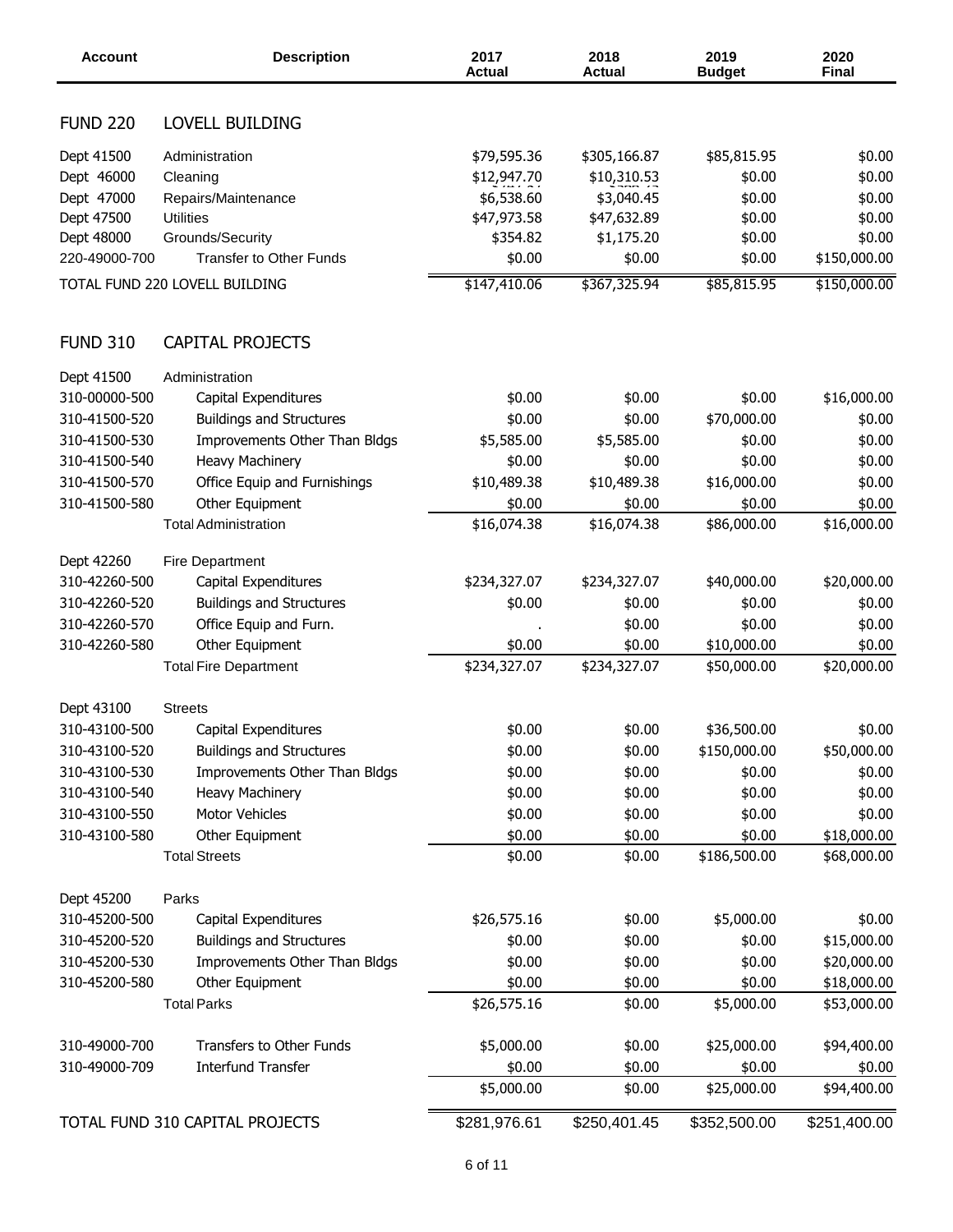| <b>Account</b>  | <b>Description</b>            | 2017<br><b>Actual</b> | 2018<br><b>Actual</b> | 2019<br><b>Budget</b> | 2020<br><b>Final</b> |
|-----------------|-------------------------------|-----------------------|-----------------------|-----------------------|----------------------|
| <b>FUND 320</b> | <b>TIF 1-3</b>                |                       |                       |                       |                      |
| 320-41500-300   | Administrative Expenses       | \$0.00                | \$0.00                | \$0.00                | \$8,029.00           |
| 320-41500-308   | Consultants                   | \$0.00                | \$0.00                | \$0.00                | \$240.00             |
| 320-46330-490   | Tax Increments                | \$0.00                | \$0.00                | \$0.00                | \$71,822.00          |
|                 | Total                         | \$0.00                | \$0.00                | \$0.00                | \$80,091.00          |
| <b>FUND 405</b> | PARK DEDICATION FUND          |                       |                       |                       |                      |
| 405-45200-500   | Capital Expenditures          | \$0.00                | \$0.00                | \$0.00                | \$130,000.00         |
|                 | Total                         | \$0.00                | \$0.00                | \$0.00                | \$130,000.00         |
| <b>FUND 417</b> | <b>17 STREET IMPROVEMENTS</b> |                       |                       |                       |                      |
| 417-00000-303   | <b>Engineering Fees</b>       | \$0.00                | \$24,320.59           | \$0.00                | \$3,000.00           |
| 417-00000-500   | Capital Expenditures          | \$514,413.61          | \$0.00                | \$0.00                | \$0.00               |
| 417-49000-700   | Transfers to Other Funds      | \$50,893.44           | \$0.00                | \$0.00                | \$25,000.00          |
|                 | Total                         | \$565,307.05          | \$24,320.59           | \$0.00                | \$28,000.00          |
| <b>FUND 419</b> | 19 JACKSON AVE IMPROVEMENTS   |                       |                       |                       |                      |
| 419-00000-303   | <b>Engineering Fees</b>       | \$0.00                | \$0.00                | \$0.00                | \$10,000.00          |
| 419-00000-315   | <b>Construction Costs</b>     | \$0.00                | \$0.00                | \$36,500.00           | \$84,000.00          |
| 419-00000-351   | Legal Notices Publishing      | \$0.00                | \$0.00                | \$0.00                | \$400.00             |
|                 | Total                         | \$0.00                | \$0.00                | \$36,500.00           | \$94,400.00          |
| <b>FUND 551</b> | 16 NORTH METRO GO             |                       |                       |                       |                      |
| 551-60000-601   | <b>Bond Principal</b>         | \$3,311.50            | \$3,401.00            | \$3,490.50            | \$3,580.00           |
| 551-60000-611   | <b>Bond Interest</b>          | \$767.02              | \$506.58              | \$438.56              | \$368.74             |
| 551-60000-620   | Fiscal Agent s Fees           | \$0.00                | \$195.38              | \$196.45              | \$197.44             |
|                 | Total                         | \$4,078.52            | \$4,102.96            | \$4,125.51            | \$4,146.18           |
| <b>FUND 585</b> | 04 OAK LANE                   |                       |                       |                       |                      |
| 585-60000-601   | <b>Bond Principal</b>         | \$20,000.00           | \$20,000.00           | \$20,000.00           | \$20,000.00          |
| 585-60000-611   | <b>Bond Interest</b>          | \$3,200.00            | \$2,310.00            | \$1,400.00            | \$470.00             |
| 585-60000-620   | Fiscal Agent s Fees           | \$450.00              | \$475.00              | \$475.00              | \$237.50             |
|                 | Total                         | \$23,650.00           | \$22,785.00           | \$21,875.00           | \$20,707.50          |
| <b>FUND 591</b> | 14 STREETS - VARIOUS          |                       |                       |                       |                      |
| 591-60000-601   | <b>Bond Principal</b>         | \$8,222.00            | \$8,222.00            | \$8,222.00            | \$8,222.00           |
| 591-60000-611   | <b>Bond Interest</b>          | \$13,778.84           | \$11,805.88           | \$13,457.36           | \$13,350.47          |
| 591-60000-620   | Fiscal Agent s Fees           | \$320.00              | \$390.50              | \$472.77              | \$472.77             |
|                 | Total                         | \$22,320.84           | \$20,418.38           | \$22,152.12           | \$22,045.24          |
| <b>FUND 592</b> | <b>15 STREETS - VARIOUS</b>   |                       |                       |                       |                      |
| 592-60000-601   | <b>Bond Principal</b>         | \$0.00                | \$0.00                | \$70,000.00           | \$65,000.00          |
| 592-60000-611   | <b>Bond Interest</b>          | \$0.00                | \$35,385.00           | \$36,750.00           | \$34,725.00          |
| 592-60000-620   | Fiscal Agent s Fees           | \$0.00                | \$475.00              | \$475.00              | \$475.00             |
|                 | Total                         | \$0.00                | \$35,860.00           | \$107,225.00          | \$100,200.00         |
| <b>FUND 599</b> | POLICE BUILDING               |                       |                       |                       |                      |
| 599-42110-601   | <b>Bond Principal</b>         | \$54,999.96           | \$55,000.00           | \$55,000.00           | \$60,000.00          |
| 599-42110-611   | <b>Bond Interest</b>          | \$4,092.48            | \$2,951.25            | \$2,277.50            | \$1,470.00           |
| 599-42110-620   | Fiscal Agent s Fees           | \$0.00                | \$0.00                | \$0.00                | \$0.00               |
|                 | Total                         | \$59,092.44           | \$57,951.25           | \$57,277.50           | \$61,470.00          |
|                 |                               | 7 of 11               |                       |                       |                      |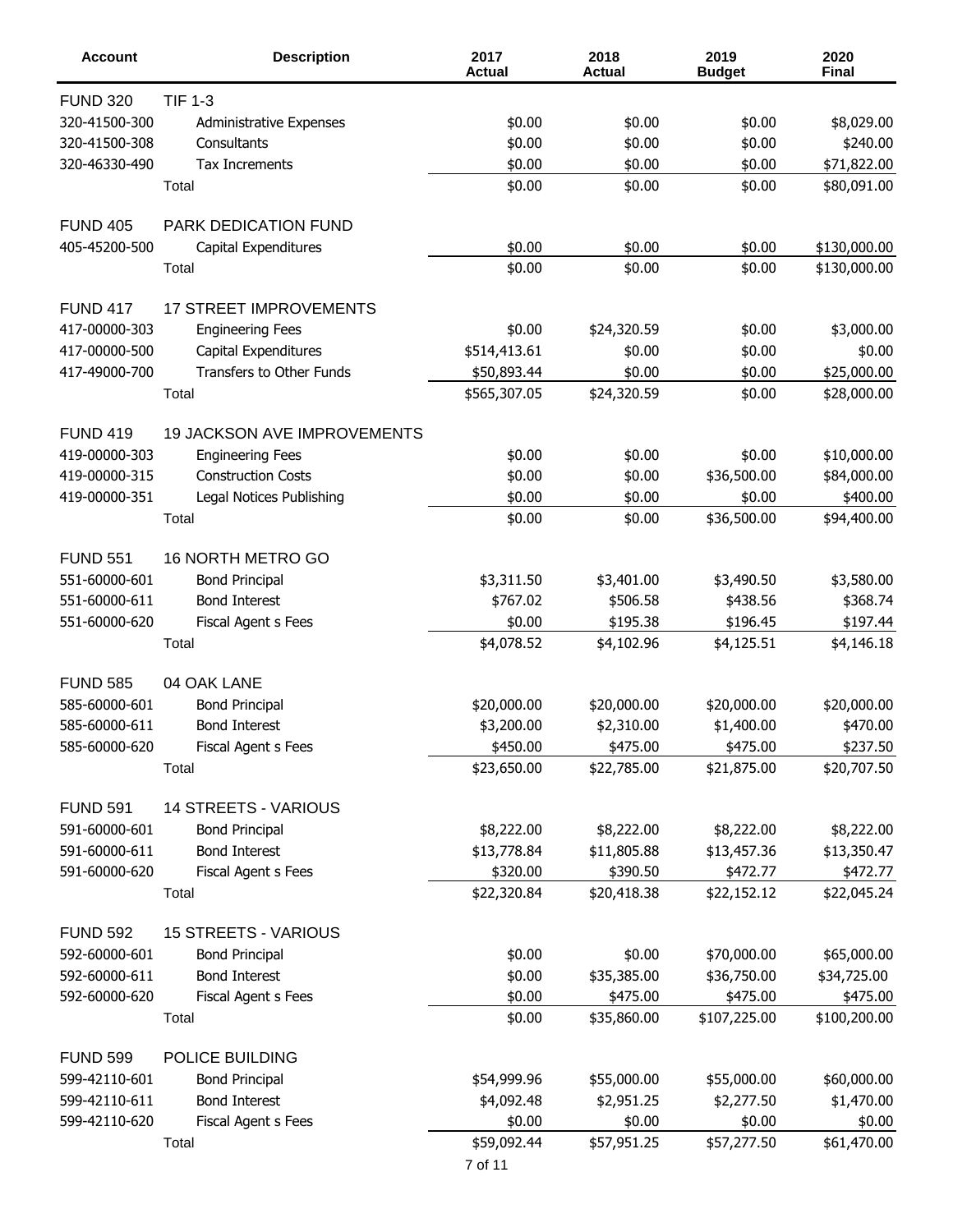| <b>Account</b>        | <b>Description</b>                    | 2017<br><b>Actual</b> | 2018<br><b>Actual</b> | 2019<br><b>Budget</b> | 2020<br><b>Final</b> |
|-----------------------|---------------------------------------|-----------------------|-----------------------|-----------------------|----------------------|
| <b>FUND 609</b>       | MUNICIPAL LIQUOR FUND                 |                       |                       |                       |                      |
| 609-00000-101         | Salaries & Wages                      | \$282,395.26          | \$323,807.63          | \$326,311.56          | \$352,767.65         |
| 609-00000-121         | <b>PERA</b>                           | \$21,240.78           | \$20,948.31           | \$24,473.37           | \$26,457.57          |
| 609-00000-122         | FICA/Medicare                         | \$23,815.72           | \$24,903.40           | \$24,962.83           | \$26,986.73          |
| 609-00000-134         | ST/LT Disability Insurance            | \$2,099.16            | \$2,193.72            | \$2,800.00            | \$2,800.00           |
| 609-00000-150         | Worker s Comp                         | \$7,291.32            | \$18,822.91           | \$16,800.00           | \$9,750.00           |
| 609-00000-160         | Health/Dental Insurance               | \$29,119.60           | \$26,667.04           | \$40,000.00           | \$49,410.00          |
| 609-00000-200         | <b>Office Supplies</b>                | \$1,321.56            | \$613.95              | \$3,500.00            | \$3,500.00           |
| 609-00000-208         | Training and Instruction              | \$55.00               | \$14.95               | \$500.00              | \$500.00             |
| 609-00000-210         |                                       | \$818.05              | \$691.00              |                       |                      |
|                       | <b>Operating Supplies</b><br>Uniforms |                       |                       | \$2,000.00            | \$2,000.00           |
| 609-00000-213         |                                       | \$0.00                | \$234.30              | \$700.00              | \$700.00             |
| 609-00000-230         | <b>Contracted Services</b>            | \$4,456.71            | \$1,223.73            | \$3,000.00            | \$3,000.00           |
| 609-00000-251         | Liquor Purchase                       | \$727,802.83          | \$694,783.37          | \$750,000.00          | \$750,000.00         |
| 609-00000-252         | Beer Purchase                         | \$1,126,436.80        | \$1,206,046.67        | \$1,200,000.00        | \$1,200,000.00       |
| 609-00000-253         | Wine Purchase                         | \$378,039.75          | \$356,193.99          | \$450,000.00          | \$450,000.00         |
| 609-00000-254         | Miscellaneous Purchase                | \$30,945.60           | \$31,809.01           | \$25,000.00           | \$25,000.00          |
| 609-00000-255         | Linen                                 | \$1,533.52            | \$1,089.69            | \$2,000.00            | \$2,000.00           |
| 609-00000-256         | <b>Tobacco Products For Resale</b>    | \$111,955.19          | \$127,196.77          | \$100,000.00          | \$125,000.00         |
| 609-00000-257         | Ice For Resale                        | \$8,250.27            | \$7,482.91            | \$7,500.00            | \$7,500.00           |
| 609-00000-301         | Auditing/Acctg Services               | \$3,805.50            | \$2,236.50            | \$3,300.00            | \$3,450.00           |
| 609-00000-304         | Legal Fees                            | \$0.00                | \$0.00                | \$500.00              | \$500.00             |
| 609-00000-311         | <b>Safety Training Services</b>       | \$0.00                | \$66.67               | \$0.00                | \$80.00              |
| 609-00000-321         | Telephone                             | \$345.93              | \$380.34              | \$2,000.00            | \$1,000.00           |
| 609-00000-322         | Postage                               | \$673.21              | \$586.69              | \$1,200.00            | \$1,050.00           |
| 609-00000-327         | Annual Technology Maintenance         | \$2,757.83            | \$1,936.62            | \$2,000.00            | \$5,000.00           |
| 609-00000-329         | Cable/Internet                        | \$1,591.58            | \$1,596.81            | \$1,500.00            | \$1,500.00           |
| 609-00000-340         | Advertising                           | \$2,254.50            | \$3,641.70            | \$7,500.00            | \$7,000.00           |
| 609-00000-361         | General Liability Ins                 | \$6,655.00            | \$11,405.00           | \$12,000.00           | \$12,000.00          |
| 609-00000-381         | <b>Electric Utilities</b>             | \$19,846.41           | \$16,803.06           | \$20,000.00           | \$18,000.00          |
| 609-00000-382         | Water/Sewer Utilities                 | \$767.98              | \$729.03              | \$1,200.00            | \$1,000.00           |
| 609-00000-383         | <b>Gas Utilities</b>                  | \$2,754.58            | \$3,310.78            | \$5,000.00            | \$4,000.00           |
| 609-00000-384         | Refuse/Garbage Disposal               | \$1,027.83            | \$1,104.41            | \$1,000.00            | \$1,200.00           |
| 609-00000-385         | <b>Building Security</b>              | \$192.27              | \$2,427.73            | \$5,000.00            | \$2,500.00           |
| 609-00000-400         | General Maintenance                   | \$1,547.20            | \$15,436.78           | \$6,000.00            | \$2,000.00           |
| 609-00000-401         | Repair Buildings                      | \$4,386.67            | \$3,334.52            | \$5,000.00            | \$5,000.00           |
| 609-00000-404         | Repair Machinery/Equipment            | \$5,198.41            | \$2,524.71            | \$3,000.00            | \$3,000.00           |
| 609-00000-405         | Depreciation                          | \$44,376.67           | \$44,061.79           | \$32,378.64           | \$39,915.34          |
| 609-00000-411         | Culligan                              | \$139.98              | \$171.60              | \$200.00              | \$200.00             |
| 609-00000-430         | Miscellaneous                         | \$798.18              | \$376.90              | \$670.00              | \$800.00             |
| 609-00000-431         | <b>NSF Fees</b>                       | \$0.00                | \$0.00                | \$0.00                | \$0.00               |
| 609-00000-433         | Dues and Subscriptions                | \$2,220.00            | \$2,720.00            | \$1,500.00            | \$2,800.00           |
| 609-00000-438         | Real Estate Taxes                     | \$172.86              | \$94.14               | \$200.00              | \$160.61             |
| 609-00000-440         | <b>Bank Charges</b>                   | \$49,537.70           | \$48,319.77           | \$52,000.00           | \$50,000.00          |
| 609-00000-500         | Capital Expenditures                  | \$4,642.50            | \$1,843.91            | \$40,000.00           | \$120,000.00         |
| 609-00000-604         | Lease Hold Principal                  | \$49,647.80           | \$52,044.24           | \$54,556.36           | \$0.00               |
| 609-00000-614         | Lease Hold Interest                   | \$12,455.60           | \$9,752.50            | \$7,547.04            | \$0.00               |
| 609-00000-700         | Transfers to Other Funds              | \$75,000.00           | \$85,000.00           | \$120,000.00          | \$125,000.00         |
| 609-41900-230         | <b>IT Services</b>                    | \$0.00                | \$1,959.20            | \$2,200.00            | \$2,472.10           |
| 609-49440-129         | Pension Expense                       | \$9,620.00            | $-$13,261.00$         | \$0.00                | \$0.00               |
| <b>TOTAL FUND 609</b> |                                       | \$3,059,993.31        | \$3,145,327.75        | \$3,366,999.80        | \$3,447,000.00       |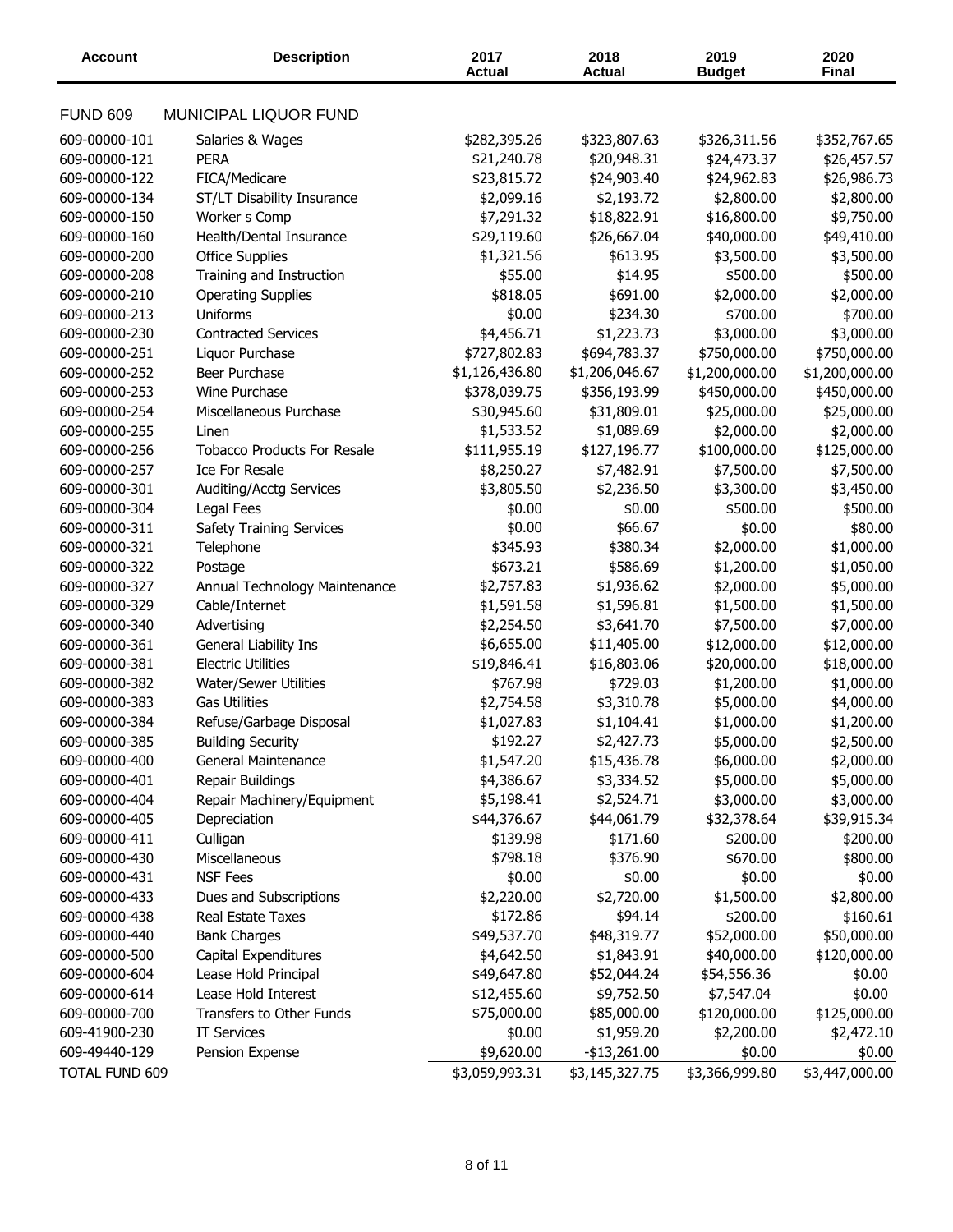| <b>Account</b>  | <b>Description</b>              | 2017<br><b>Actual</b> | 2018<br><b>Actual</b> | 2019<br><b>Budget</b> | 2020<br><b>Final</b> |
|-----------------|---------------------------------|-----------------------|-----------------------|-----------------------|----------------------|
|                 |                                 |                       |                       |                       |                      |
| <b>FUND 651</b> | <b>STORM SEWER</b>              |                       |                       |                       |                      |
| 651-00000-101   | Salaries and Wages              | \$0.00                | \$12,119.15           | \$11,987.32           | \$16,151.92          |
| 651-00000-111   | Salaries Allocation             | \$11,544.09           | \$0.00                | \$0.00                | \$0.00               |
| 651-00000-121   | <b>PERA</b>                     | \$836.83              | \$883.57              | \$899.05              | \$1,211.39           |
| 651-00000-122   | FICA/Medicare                   | \$860.61              | \$899.44              | \$917.03              | \$1,235.62           |
| 651-00000-175   | Clothing Allowance              | \$48.00               | \$48.00               | \$48.00               | \$49.50              |
| 651-00000-208   | Training and Instruction        | \$40.00               | \$0.00                | \$100.00              | \$100.00             |
| 651-00000-210   | <b>Operating Supplies</b>       | \$0.00                | \$8.12                | \$500.00              | \$500.00             |
| 651-00000-212   | Gas & Oil                       | \$504.73              | \$695.60              | \$720.00              | \$720.00             |
| 651-00000-213   | <b>Uniforms</b>                 | \$0.00                | \$0.00                | \$48.00               | \$49.50              |
| 651-00000-217   | <b>Education Reimbursement</b>  | \$0.00                | \$0.00                | \$90.00               | \$90.00              |
| 651-00000-221   | <b>Equipment Parts</b>          | \$0.00                | \$0.00                | \$0.00                | \$0.00               |
| 651-00000-222   | Tires                           | \$37.12               | \$0.00                | \$0.00                | \$0.00               |
| 651-00000-230   | <b>IT Services</b>              | \$0.00                | \$979.60              | \$1,100.00            | \$1,236.05           |
| 651-00000-240   | Small Tools and Minor Equip     | \$0.00                | \$65.15               | \$540.00              | \$540.00             |
| 651-00000-301   | Auditing/Acctg Services         | \$2,537.00            | \$1,491.00            | \$1,100.00            | \$1,150.00           |
| 651-00000-303   | <b>Engineering Fees</b>         | \$12,152.00           | \$17,928.00           | \$15,000.00           | \$15,000.00          |
| 651-00000-311   | <b>Safety Training Services</b> | \$0.00                | \$66.67               | \$80.00               | \$80.00              |
| 651-00000-321   | Telephone                       | \$207.36              | \$340.96              | \$180.00              | \$180.00             |
| 651-00000-322   | Postage                         | \$179.51              | \$171.79              | \$240.00              | \$240.00             |
| 651-00000-327   | Annual Technology Maintenance   | \$39.75               | \$39.75               | \$100.00              | \$175.00             |
| 651-00000-381   | <b>Electric Utilities</b>       | \$1,689.80            | \$1,782.53            | \$1,200.00            | \$1,200.00           |
| 651-00000-382   | Water/Sewer Utilities           | \$15.58               | \$19.09               | \$39.00               | \$39.00              |
| 651-00000-383   | <b>Gas Utilities</b>            | \$422.47              | \$469.75              | \$390.00              | \$390.00             |
| 651-00000-384   | Refuse/Garbage Disposal         | \$115.82              | \$124.66              | \$150.00              | \$150.00             |
| 651-00000-400   | General Maintenance             | \$70.25               | \$927.73              | \$1,000.00            | \$1,000.00           |
| 651-00000-401   | Repair Buildings                | \$0.00                | \$300.00              | \$300.00              | \$300.00             |
| 651-00000-404   | Repair Machinery/Equipment      | \$0.00                | \$1,469.99            | \$1,500.00            | \$1,500.00           |
| 651-00000-405   | Depreciation                    | \$2,468.77            | \$2,471.76            | \$2,473.00            | \$2,471.76           |
| 651-00000-420   | Sewer Cleaning/Televising       | \$0.00                | \$0.00                | \$5,000.00            | \$7,000.00           |
| 651-00000-430   | Miscellaneous                   | \$0.00                | \$400.00              | \$0.00                | \$0.00               |
| 651-00000-601   | <b>Bond Principal</b>           | \$2,900.00            | \$1,778.00            | \$1,778.00            | \$1,778.00           |
| 651-00000-611   | <b>Bond Interest</b>            | \$4,811.97            | \$2,923.26            | \$2,933.26            | \$2,887.03           |
| 651-00000-620   | Fiscal Agent s Fees             | \$159.50              | \$97.79               | \$102.24              | \$102.24             |
| 651-49440-129   | Pension Expense                 | \$291.00              | $-$ \$466.00          | \$500.00              | \$500.00             |
|                 |                                 | \$41,932.16           | \$48,035.36           | \$51,014.89           | \$58,027.01          |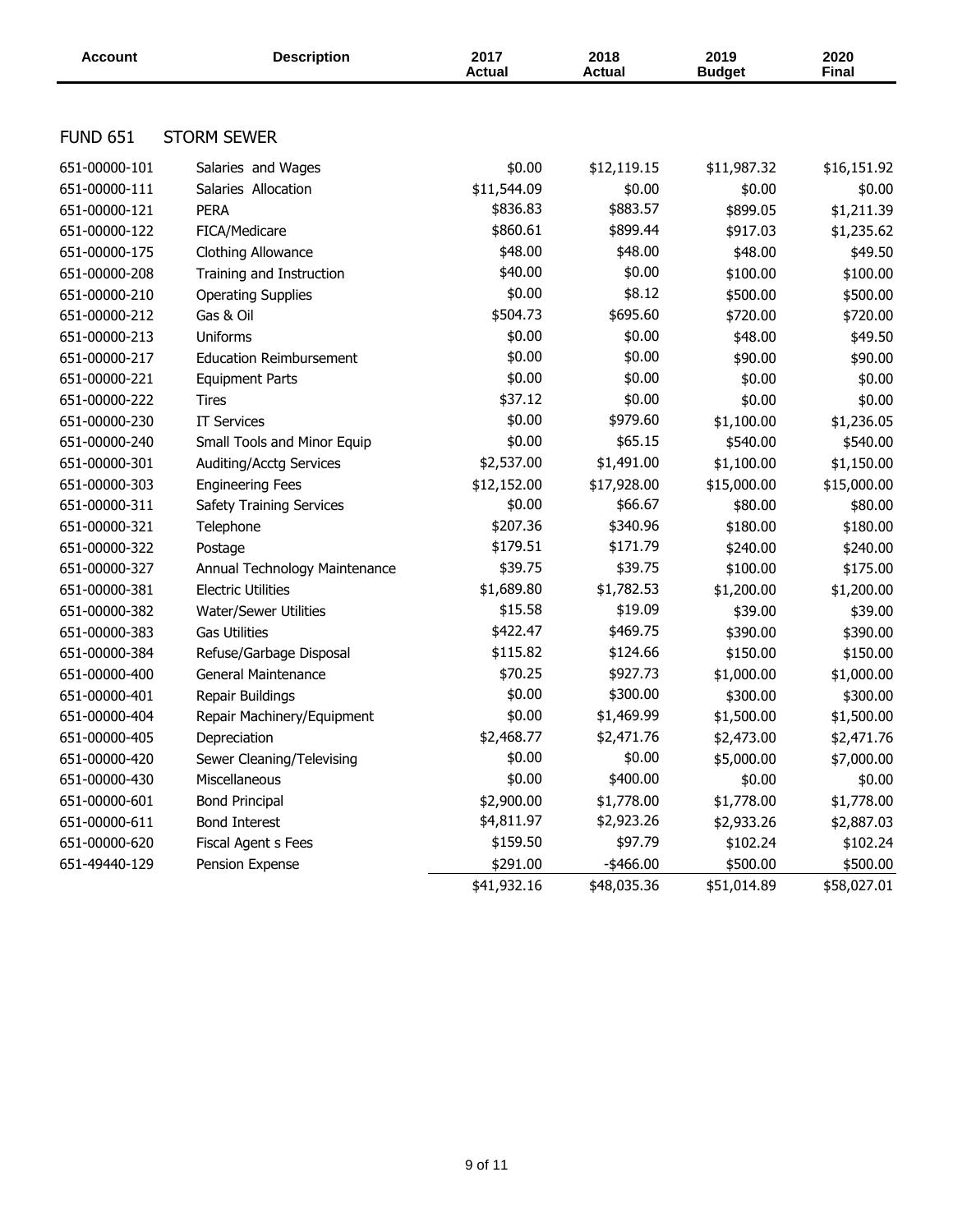| <b>Account</b>  | <b>Description</b>              | 2017<br><b>Actual</b> | 2018<br><b>Actual</b> | 2019<br><b>Budget</b> | 2020<br><b>Final</b> |
|-----------------|---------------------------------|-----------------------|-----------------------|-----------------------|----------------------|
| <b>FUND 730</b> | <b>WATER FUND</b>               |                       |                       |                       |                      |
| 730-00000-101   | Salaries and Wages              | \$0.00                | \$67,930.41           | \$61,719.67           | \$69,403.56          |
| 730-00000-121   | <b>PERA</b>                     | \$4,684.48            | \$4,951.68            | \$4,628.98            | \$5,205.27           |
| 730-00000-122   | FICA/Medicare                   | \$4,815.86            | \$5,031.02            | \$4,721.55            | \$5,309.37           |
| 730-00000-150   | Worker s Comp                   | \$657.83              | \$947.20              | \$840.00              | \$500.00             |
| 730-00000-175   | Clothing Allowance              | \$216.00              | \$216.00              | \$216.00              | \$222.75             |
| 730-00000-208   | Training and Instruction        | \$160.00              | \$0.00                | \$400.00              | \$400.00             |
| 730-00000-210   | <b>Operating Supplies</b>       | \$314.20              | \$49.65               | \$1,500.00            | \$1,500.00           |
| 730-00000-212   | Gas & Oil                       | \$1,990.56            | \$2,424.84            | \$2,000.00            | \$2,000.00           |
| 730-00000-213   | <b>Uniforms</b>                 | \$0.00                | \$0.00                | \$216.00              | \$222.75             |
| 730-00000-216   | Chemicals                       | \$17,896.23           | \$15,339.18           | \$15,000.00           | \$15,000.00          |
| 730-00000-217   | <b>Education Reimbursement</b>  | \$0.00                | \$0.00                | \$0.00                | \$0.00               |
| 730-00000-221   | <b>Equipment Parts</b>          | \$0.00                | \$155.84              | \$800.00              | \$800.00             |
| 730-00000-222   | Tires                           | \$167.06              | \$0.00                | \$0.00                | \$0.00               |
| 730-00000-228   | Gopher State One Call           | \$332.80              | \$351.96              | \$500.00              | \$500.00             |
| 730-41900-230   | <b>IT Services</b>              | \$0.00                | \$1,959.20            | \$2,200.00            | \$2,472.10           |
| 730-00000-240   | Small Tools and Minor Equip     | \$0.00                | \$441.76              | \$2,430.00            | \$2,430.00           |
| 730-00000-301   | Auditing/Acctg Services         | \$5,074.00            | \$2,982.00            | \$4,400.00            | \$4,600.00           |
| 730-00000-303   | <b>Engineering Fees</b>         | \$10,656.88           | \$6,264.00            | \$1,000.00            | \$1,000.00           |
| 730-00000-306   | <b>Water Testing</b>            | \$1,350.00            | \$1,150.00            | \$1,400.00            | \$1,400.00           |
| 730-00000-309   | EDP, Software and Design        | \$216.00              | \$216.00              | \$250.00              | \$250.00             |
| 730-00000-311   | <b>Safety Training Services</b> | \$0.00                | \$266.67              | \$320.00              | \$320.00             |
| 730-00000-321   | Telephone                       | \$557.45              | \$894.87              | \$810.00              | \$810.00             |
| 730-00000-322   | Postage                         | \$746.65              | \$584.94              | \$1,600.00            | \$1,400.00           |
| 730-00000-327   | Annual Technology Maintenance   | \$1,878.03            | \$1,999.63            | \$2,300.00            | \$2,800.00           |
| 730-00000-351   | Legal Notices Publishing        | \$0.00                | \$663.48              | \$700.00              | \$700.00             |
| 730-00000-361   | General Liability Ins           | \$556.00              | \$574.00              | \$600.00              | \$600.00             |
| 730-00000-381   | <b>Electric Utilities</b>       | \$4,970.98            | \$4,456.33            | \$5,400.00            | \$5,400.00           |
| 730-00000-382   | <b>Water/Sewer Utilities</b>    | \$69.98               | \$85.77               | \$175.50              | \$175.50             |
| 730-00000-383   | Gas Utilities                   | \$902.90              | \$1,641.79            | \$1,755.00            | \$1,755.00           |
| 730-00000-384   | Refuse/Garbage Disposal         | \$520.29              | \$559.47              | \$675.00              | \$675.00             |
| 730-00000-400   | General Maintenance             | \$1,816.76            | \$1,778.09            | \$1,000.00            | \$1,000.00           |
| 730-00000-401   | Repair Buildings                | \$1,200.00            | \$411.58              | \$500.00              | \$500.00             |
| 730-00000-404   | Repair Machinery/Equipment      | \$1,947.00            | \$23,625.98           | \$4,000.00            | \$4,000.00           |
| 730-00000-405   | Depreciation                    | \$27,968.35           | \$30,913.24           | \$27,968.35           | \$31,875.98          |
| 730-00000-430   | Miscellaneous                   | \$2,186.04            | \$2,138.77            | \$2,000.00            | \$2,200.00           |
| 730-00000-433   | Dues and Subscriptions          | \$288.00              | \$302.00              | \$275.00              | \$275.00             |
| 730-00000-500   | Capital Expenditures            | \$0.00                | \$59,710.55           | \$3,500.00            | \$31,000.00          |
| 730-00000-601   | <b>Bond Principal</b>           | \$20,000.00           | \$25,000.00           | \$25,000.00           | \$25,000.00          |
| 730-00000-611   | <b>Bond Interest</b>            | \$8,179.50            | \$7,507.75            | \$7,095.00            | \$6,325.00           |
| 730-00000-620   | Fiscal Agent s Fees             | \$225.00              | \$150.00              | \$150.00              | \$230.00             |
| 730-49440-129   | Pension Expense                 | \$1,638.00            | -\$2,608.00           | \$6,000.00            | \$6,000.00           |
|                 | <b>Total Water Fund</b>         | \$124,182.83          | \$271,067.65          | \$196,046.05          | \$236,257.28         |